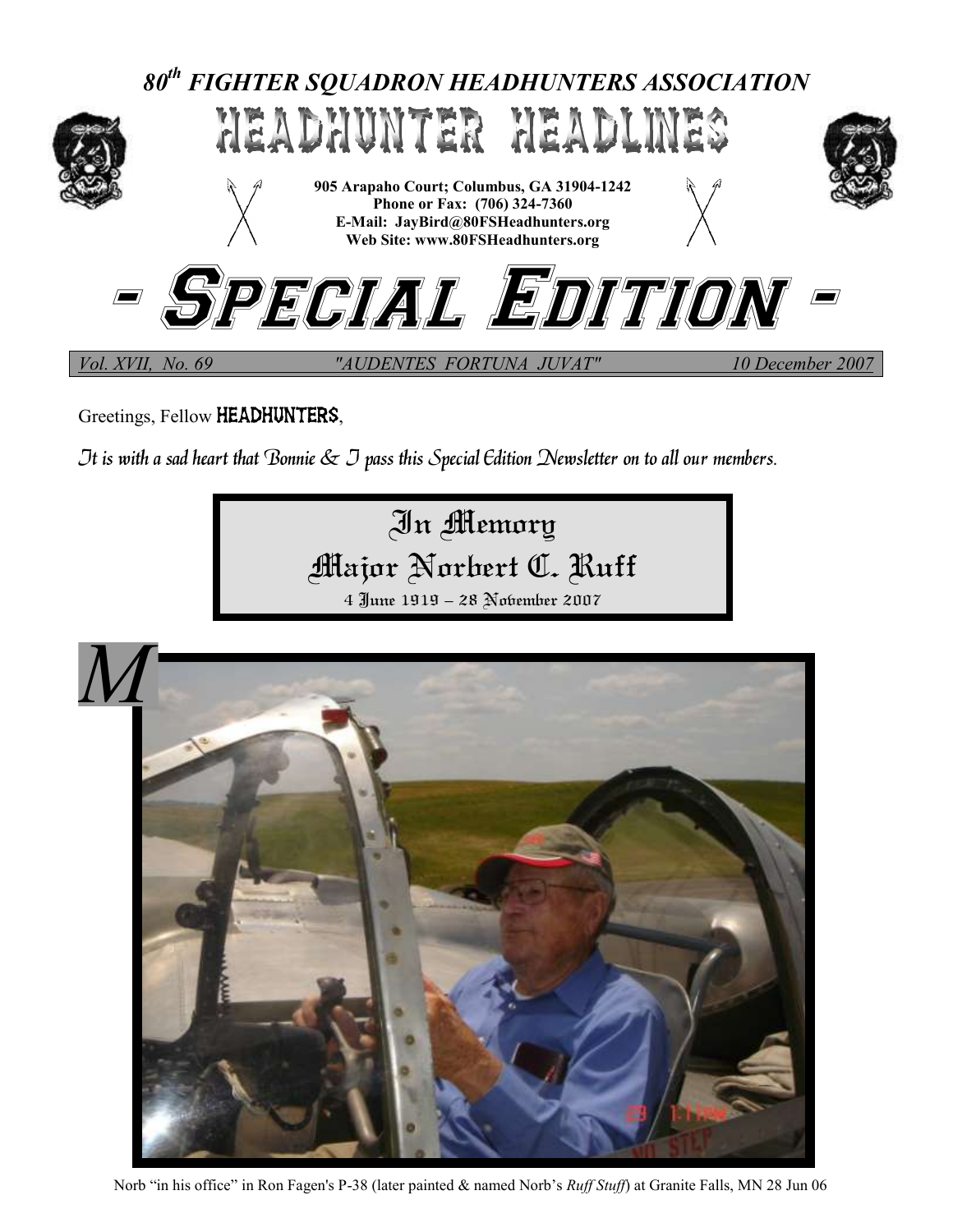Maj Norbert C. Ruff, one of our three WWII founders of our Headhunters organization, long-time LTM,

and reunion regular, had a severe stroke 24 November while deer hunting in northern Wisconsin. This is the information from his daughter-in-law received on the  $27<sup>th</sup>$ .

*The CT scan this morning [26th] revealed the results we were anticipating….a massive stroke on the left side of Norb's brain with a completely blocked left carotid artery. The TPA was given in the allowable time frame (3 hours after the onset of symptoms), but did nothing to break the clot. As a result, almost the entire left side of Norb's* 



*brain shows no activity. Since he is right handed, this side controls all of his communication centers. The family has made the decision to not go with outside sources (i.e feeding tubes, etc) to prolong his life (something he too requested). At this point, he is being moved from CCU to the 6th floor at Sacred Heart. He will be given medication to make him comfortable.*



be arriving tomorrow mid-afternoon and we anticipate that Wendy will be *coming in from Switzerland soon. Eileen is doing remarkably well and finds comfort in knowing that he lived a truly long and full life. As difficult as our hearts tell us it is, our heads know that this is what Norb would have wanted.*

On Thursday morning the  $29<sup>th</sup>$ , we received the following message from Steve Stokke:

*Last night we lost a Hero, Major Norbert C. Ruff passed away at approx. 10:00 PM November 28, 2007 in Eau Claire, Wisconsin. Final arrangements are pending however; the Wake will be Sunday evening with the Funeral on Monday in Bloomer, Wisconsin. I will forward the final arrangements when I receive them. Thank you for your and prayers.*

We passed this information on to all our 700 on-line Squadron members on the  $27<sup>th</sup>$  & 29<sup>th</sup>. Here are some of the replies:

"JayBird, Thanks - very sad indeed. How appropriate the P-38 "Ruff Stuff" was featured at the Gathering of Mustangs in Columbus this past fall. The pictures I took there are now among my prized possessions. Godspeed Norb.

Norb (L) & Glenn Hope at Milne Bay, New Guinea Late 1942

Jack [Capt Jack Shelton, M.D. and LTM]"

"JayBird, That's terrible news, but I'm glad he's not in any pain. Please pass along to his family that he will be in the thoughts and prayers of all the Juvats past and present. Please let me know if there's anything we [the active Squadron in Korea] can do for him. v/r Deuce [Capt Brian Wilder, one of our newest members]"

"JayBird, Thank you for the note. This is a sad time for all Headhunters. I had the privilege of spending a lot of time with Norb and also with Kirby at the reunion here in Vegas a couple of years ago. We made a couple of trips out to Nellis to see the flight line, touch some jets and just enjoy the day. I'll never forget that experience. Truly, they are 'our Greatest Generation.' Hope you and yours are well. Check 6, Rosie [Lt Col Pete Robles,]"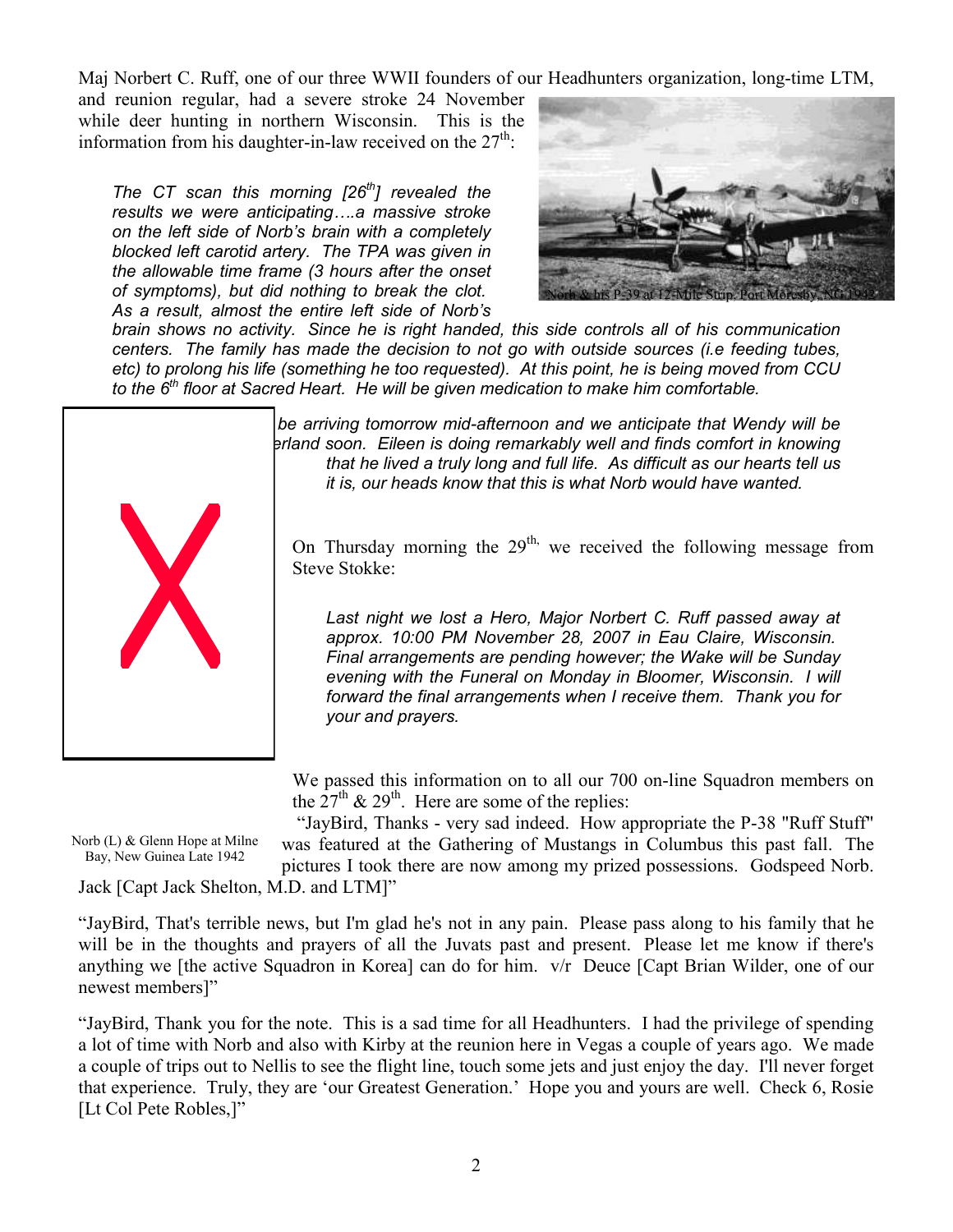"Jaybird- Thanks for the update on Norb. I regret that I'll not be able to make it up for the funeral. Please pass on my sincere condolences to Mark and to the rest of the Ruff family. It was a rare honor and pleasure to have known Norb through the Headhunters and to have shared the comradeship of the brotherhood of arms, even if separated by 50 years. May the sun and wind be at his back, his guns fully loaded and his fuel above half. Here's a toast.... V/R, Deuce [Capt David Paulus, LTM]"

"JayBird, I feel so incredibly lucky to have met Norb when I did, at the last Headhunter reunion in Fort Worth. In the few conversations I had with Norb, he both inspired and educated me. Please pass my regrets on to his family if you have the opportunity. With a Sad Heart, Brandie/STAC [Capt Brandie Maxwell]" (See photo right)

"Thanks, Jaybird. I'll do a roll for him on my sortie tomorrow (as I'm sure many other Juvats will do). –Skrüll [Maj Kevin] Aunapu 301st FS Luke AFB, AZ"

\*\*\*\*\*\*\*\*\*

Among the Honorary Pallbearers were four of Norb's closest Squadron friends: Jay T. Robbins, Paul Murphey, Kirby, and Glenn Hope.



Two Fighter Pilots Norb & Brandie Maxwell (our 3rd female Sq pilot) at our Ft Worth reunion after our banquet 21 April 2007

**We toast our hearty comrades who have fallen from the sky; And were gently caught by God's own hand to reign with Him on high; To dwell among the soaring clouds they knew so well before - From victory roll to tail chase - at Heaven's very door. And as we fly among them there, we're sure to hear their plea, "Take care, my friend, check your six, and do one more roll for me."**

(Originally penned in 1968 by Commander Gerald L. "Jerry" Coffee, while he was a POW in the Hanoi Hilton.)



Left: 1942 to 2007. (L-R) Maj Chris Kibble, Brandie, Norb, Maj Paul Willingham, Glenn Hope, Maj Chris Wilkowski, and Kirby (sitting). Right: The cover of Norb's book published in 2006.

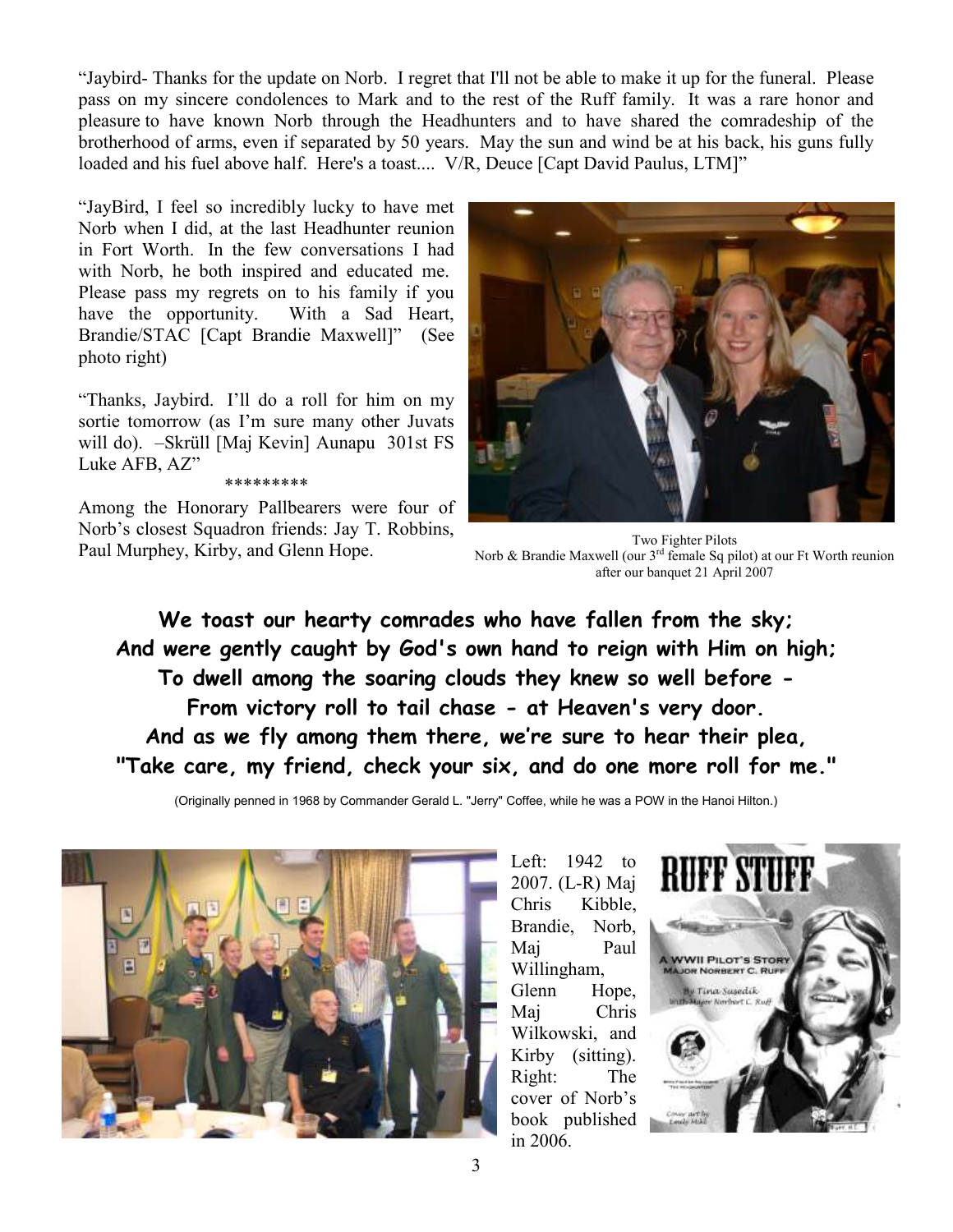## NORB'S FUNERAL – December 3, 2007



Funeral Services in St. Paul's Catholic Church, Bloomer, WI Flag draped casket in St Paul's North Catholic Cemetery





Eileen Ruff accepting the flag with daughters and grandchildren Honor Guard and the playing of Taps



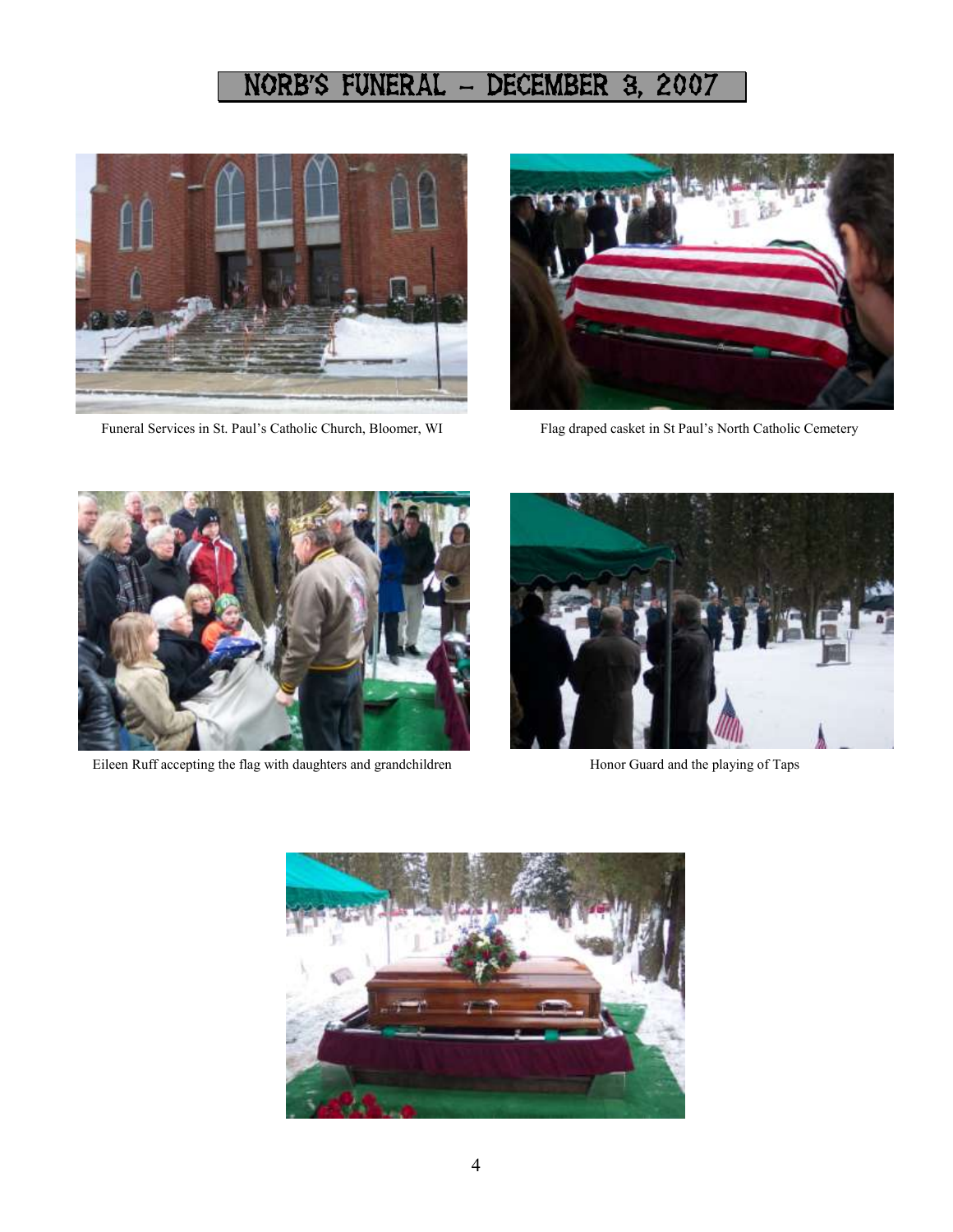

Ron Fagen's P-38 *Ruff Stuff* flying East to West over the cemetery service. This is one of only 4 flying P-38s in the World!



Lunch following burial at White Pine Pavilion. We were all singing our Squadron song *Twin Tailed Lightning!!*

## *FLYING WEST*

I hope there's a place, way up in the sky, Where pilots can go, when they have to die. A place where a guy can buy a cold beer For a friend and a comrade, whose memory is dear; A place where no doctor or lawyer can tread, Nor a management type would ere be caught dead; Just a quaint little place, kind of dark, full of smoke, Where they like to sing loud, and love a good joke; The kind of a place where a lady could go And feel safe and protected, by the men she would know. There must be a place where old pilots go, When their paining is finished, and their airspeed gets low, Where the whiskey is old, and the women are young, And songs about flying and dying are sung, Where you'd see all the fellows who'd flown west before, And they'd call out your name, as you came through the door, Who would buy you a drink, if your thirst should be bad, And relate to the others, "He was quite a good lad!" And then through the mist, you'd spot an old guy You had not seen in years, though he taught you to fly. He'd nod his old head, and grin ear to ear; And say, "Welcome, my son, I'm pleased that you're here." "For this is the place where true flyers come," "When their journey is over, and the war has been won." "They've come here at last to be safe and alone" "From the government clerks and the management clone," "Politicians and lawyers, the Feds and the noise," "Where all hours are happy, and these good ole boys" "Can relax with a cool one, and a well deserved rest;" "This is heaven, my son......You've passed your last test!" (Anonymous)